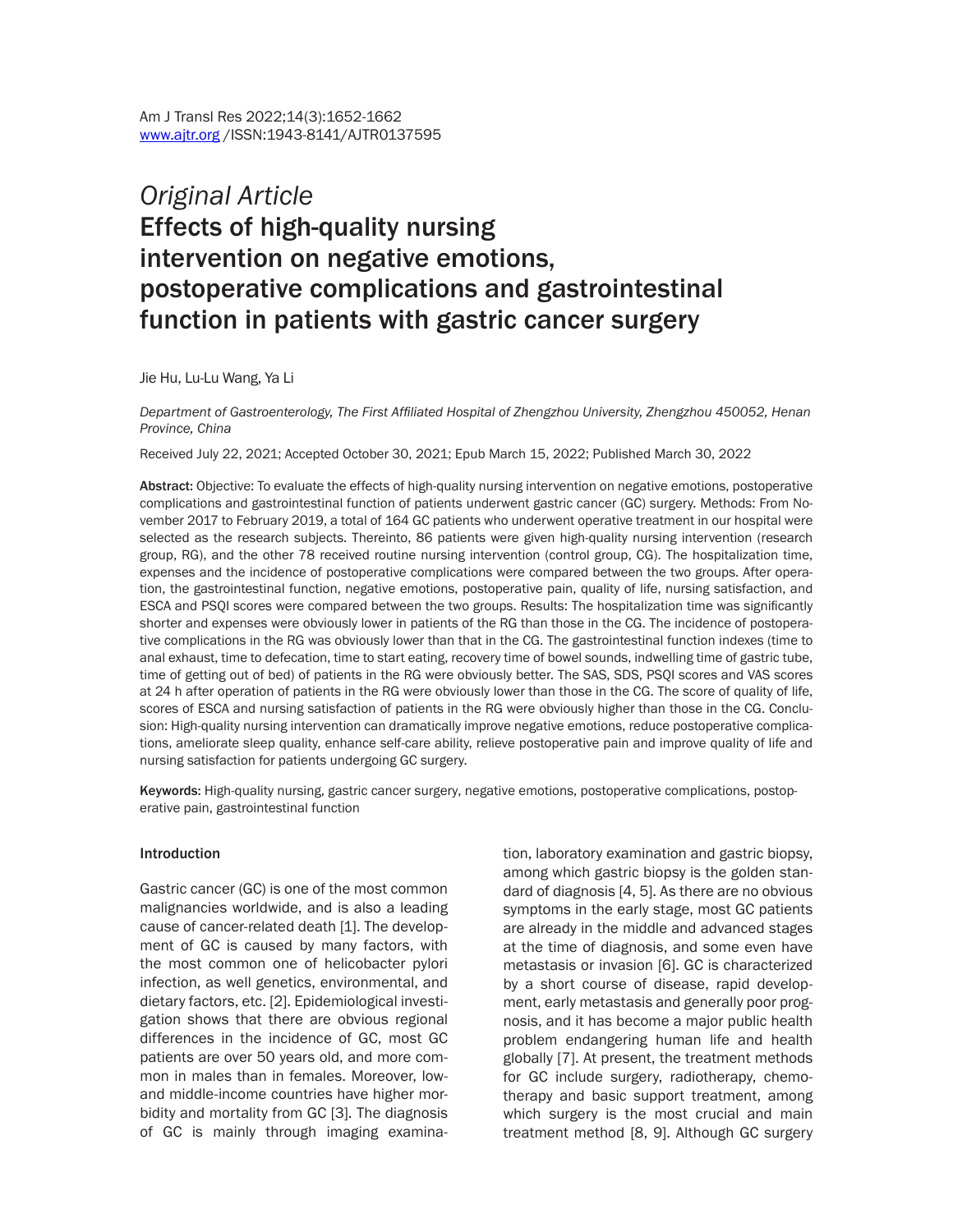has achieved better clinical efficacy, the postoperative recovery and later prognosis of GC patients mostly depend on the disease itself, such as surgical trauma, postoperative complications and lack of awareness of the disease [10, 11]. Therefore, a reasonable and effective nursing intervention may help to recover, improve prognosis and reduce mortality of GC patients.

With the continuous improvement of people's quality of life, requirements for high-quality medical treatment and nursing are increasing, and routine nursing can no longer meet their nursing needs in modern society [12]. At the same time, with the transformation from the traditional single biomedical model to the modern bio-psycho-social model, the nursing intervention model is also constantly developing into a patient-centered comprehensive nursing model [13]. High-quality nursing is a new nursing mode, which mainly carries out nursing practice with patient-centered nursing concepts [14]. High-quality nursing can improve the overall quality of nursing service by training nurses professionally and improving their comprehensive and professional skills [15]. The ultimate goal is to improve patients' awareness of the disease, adjust their emotions, increase their confidence in treatment, ensure patients' life, health and safety, and accelerate their rehabilitation [16]. Previous studies have revealed that high-quality nursing plays a vital role in attenuatingthe unhealthy emotions and improving the quality of life of patients with liver carcinoma after operation [17]. However, there are few studies available that focus on the effects of high-quality nursing on postoperative negative emotions, complications and gastrointestinal function of patients undergoing GC surgery.

In this study, high-quality nursing mode was implemented for patients undergoing GC surgery to explore the effects of this nursing mode on their postoperative negative emotions, complications and gastrointestinal function, hoping to provide a feasible intervention scheme for postoperative nursing mode.

#### Materials and methods

#### *Baseline data*

In this retrospective study, a total of 164 GC patients who underwent operative treatment from November 2017 to February 2019 in the First Affiliated Hospital of Zhengzhou University were enrolled and separated into two groups according to different nursing intervention modes. In the CG, 78 cases were given routine nursing. In the RG, 86 were given high-quality nursing. There were 55 males and 23 females in the CG, aged from 29 to 68 years old, with an average age of (58.14±3.62) years old; while there were 60 males and 26 females in the RG, with a mean age of  $(58.03\pm3.88)$  years old, ranging from 30 to 70 years old. The study was in accordance with the approval of the Medical Ethics Committee of our hospital. Ethics batch No.: (2019) Ethical Review (107th for preparation).

#### *Inclusion and exclusion criteria*

*Inclusion criteria:* (1) Patients conformed to the diagnostic criteria of GC [18]. (2) Patients classified as grade I-II according to the American society of anesthesiologists (ASA) [19]. (3) Patients treated for the first time. (4) Patients with an expected survival of fasmonths.

*Exclusion criteria:* (1) Patients comorbid with other malignancies or other stomach diseases; (2) Patients with serious heart, lung and kidney dysfunction; (3) Patients with a history of serious gastrointestinal diseases; (4) Patients with cognitive impairment, language and hearing impairment; (5) Patients comorbid with mental disease or family history of mental disease; (6) Patients with incomplete clinical data and those who quit halfway.

This study had been approved by the Ethics Committee of our hospital, and both the subjects and their dependents had been informed and signed the fully informed consent form.

#### *Nursing methods*

In the CG, patients were given routine nursing mode. The main methods included keeping the ward clean and tidy, performing routine examination before operation, monitoring vital signs, informing necessary precautions, closely observing the changes of illness after operation, giving guidance on diet and medication and other routine nursing measures.

In the RG, patients were given high-quality nursing intervention model on the basis of the CG. The specific methods were as follows: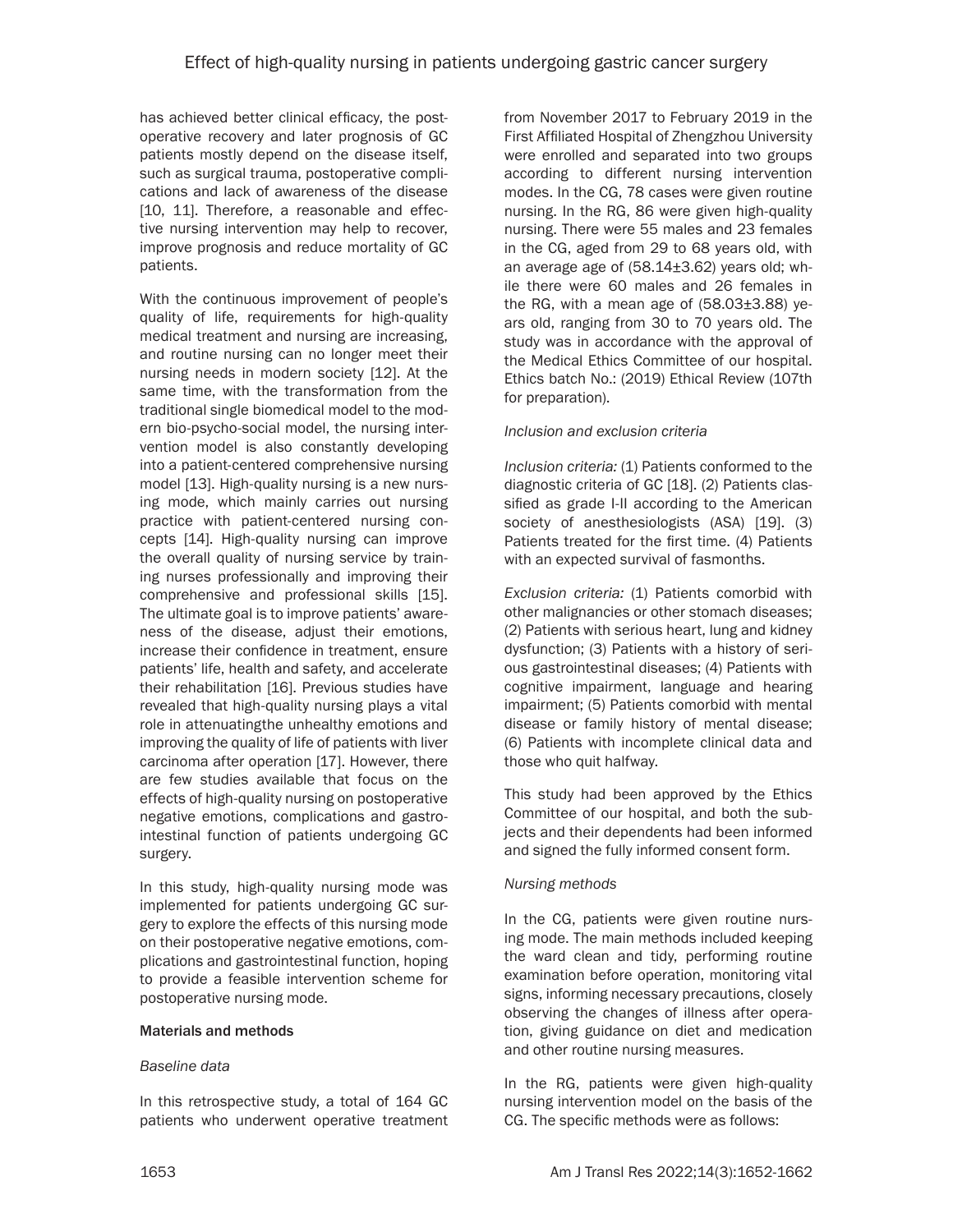(1) Preoperative health knowledge education: Before surgery, the medical staff assessed the patient's vital signs, understood the past medical history, grasped the specific condition and formulated personalized nursing plan according to the patient's actual situation. According to the patient's education level, the medical staff explained the knowledge related to GC and GC surgery to the patient and his/her family, informed them about the matters requiring attention in the hospital, introduced the management doctors and nurses to the patient, helped the patient familiar with the environment and understand the diagnosis and treatment plan as soon as possible, and improved the patient's awareness of GC and treatment compliance.

(2) Psychological nursing: After admission, medical staff actively communicated with patients, grasped their psychological activities in real time and told patients about GC-related knowledge and surgical plans by playing videos and conducting psychological lectures, so as to relieve and eliminate any anxiety and tension caused by their ignorance of GC and surgical treatment. Medical staff actively carried out health guidance to the family members of patients to enhance the awareness of prevention of complications and reduce the incidence of complications as much as possible. Meanwhile, the nursing staff patrolled the ward once an hour, actively communicated with patients and listened patiently to their complaints during hospitalization. Nurses motivated patients with positive language and optimistic attitudes, and regularly organized the successfully treated patients to communicate with current patients, so as to convey positive and optimistic treatment ideas, improve treatment confidence, eliminate negative emotions and relieve psychological pressure.

(3) Preoperative nursing: Before the operation, the medical staff led the patients to visit the operating room to help them get familiar with the operating environment and observed the sleep of the patients. Appropriate sedatives could be given to the insomnious patients to ensure sufficient sleep. Meanwhile, the medical staff instructed the patients on the methods of postoperative respiration and sputum production and guided them to practice the methods of urination in bed.

(4) Dietary nursing: By consulting the patients of their eating habits, the medical staff made a proper diet plan for the patients based on the principle of low fat, high protein and high calories. The patients were instructed to eat liquid food on the day before operation and asked to have fasting for 12 h before operation. After operation, the diet gradually shifted from liquid to normal. The patients were also told to avoid spicy and stimulating food, quit smoking and alcohol, and to follow the principle of eat less but more times.

(5) Postoperative functional exercise: The medical staff observed the patient's condition closely after operation, and observed the patient's vital signs once every 20 minutes. After operation within 2 h, the patient was told to start turning over. One day after that, the patient was assisted to sit up. Two days after operation, the patient was encouraged to get out of bed. Three days after operation, the patient was assisted to walk indoors, and the active activity was gradually increased.

(6) Nursing of drainage tube: The drainage tube was effectively fixed to ensure the patency of drainage and avoid the development of compression, blockage, shedding, self-extubation and other accidents. During catheterization, medical staff took good care of the oral cavity, closely observed the color, shape and amount of drainage fluid, and timely reported any abnormalities to physician.

(7) Postoperative pain care: The medical staff instructed the patient to breathe deeply and relieve the postoperative pain through massage, local hot compress, music therapy and so on. If necessary, the patient was given analgesic drugs as prescribed by the doctor.

(8) Nursing of postoperative complications: After operation, the medical staff carefully observed whether the dressing of the incision was complete and whether there was bleeding in the incision, and changed the dressing in time to prevent infection of the incision. Medical staff took good care of the oral cavity and assisted patients to discharge sputum and prevent lung infection by means of manual tremor, atomization inhalation and tapping on the chest and back. The postoperative bleeding usually developed within 24 h after operation. Thus, the color and nature of gastrointestinal decom-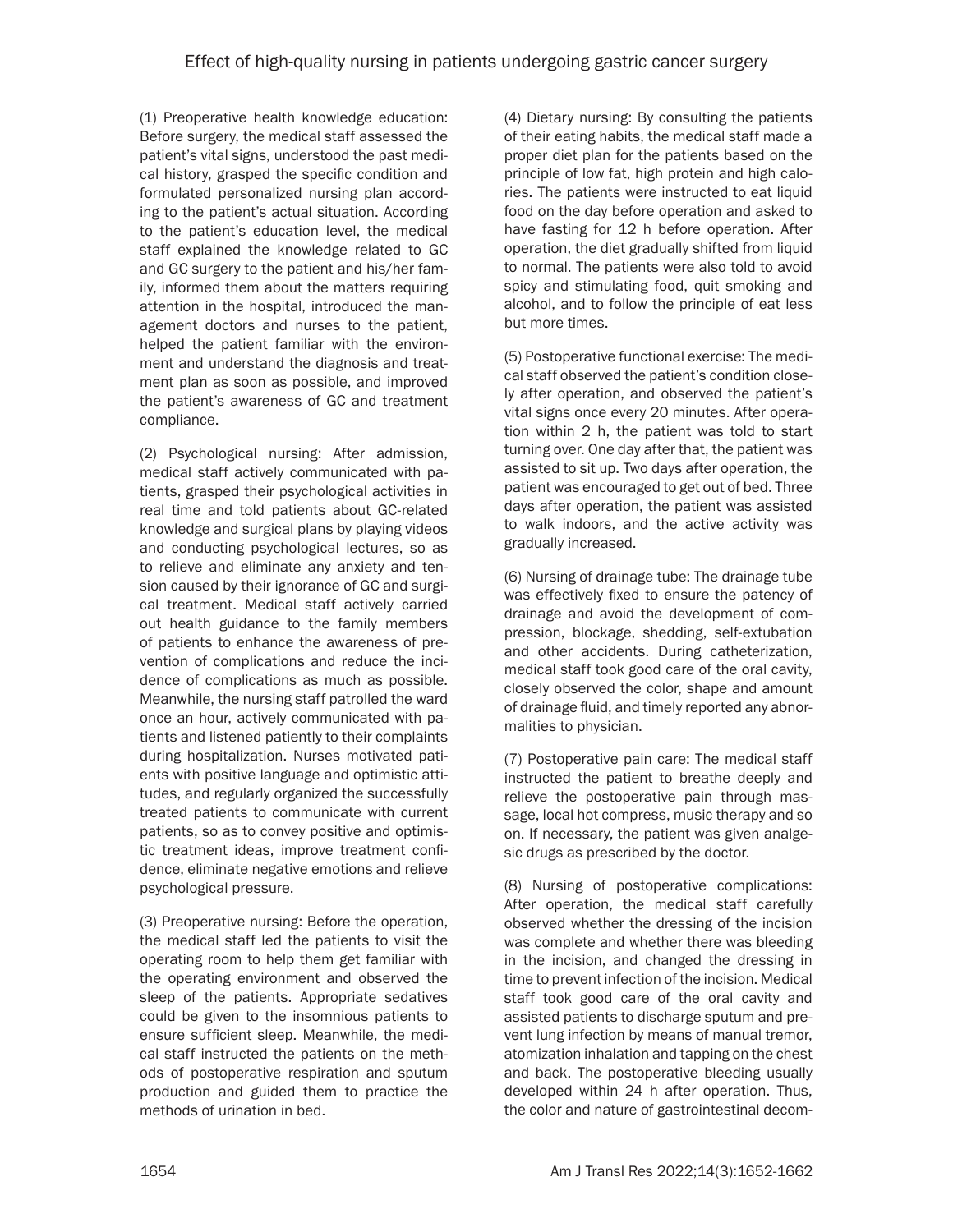pression extract were closely observed during this period, and the inspection was strengthened to observe and inquire about patients' self-perception, so as to prevent the complications such as obstruction and anastomotic leakage.

## *Outcome measures*

(1) The time of hospitalization, expenses and the incidence of complications were recorded and compared between the two groups.

(2) The postoperative gastrointestinal function indexes were analyzed in the two groups: time to anal exhaust, time to defecation, time to start eating, time to the recovery of bowel sounds, indwelling time of gastric tube and time to getting out of bed.

(3) Self-rating Anxiety Scale (SAS) and Selfrating Depression Scale (SDS) [20] were applied to evaluate the anxiety and depression of patients in both groups before and after nursing intervention. The total score of SAS scale is 100 points: 50-70 indicate mild anxiety, 71-90 indicates moderate anxiety, >90 indicates severe anxiety. A higher score denotes more serious anxiety. The total score of SDS scale is 100 points: 50-70 indicates slight depression, 71-90 indicates medium depression, >90 indicates serious depression. A higher score indicates more severe depression.

(4) Pain degree: Visual analogue scale (VAS) [21] was applied to assess the pain degree of patients after nursing intervention for 24 h. A score of 0 indicates painless, 1-3 indicates slight pain, 4-6 indicates medium pain, and 7-10 indicates serious pain. A higher score means stronger pain.

(5) The SF-36 quality of life scale was applied to assess the quality of life of patients in the two groups after nursing intervention. The quality of life of patients was evaluated by referring to the SF-36 scale [22] developed by American Medical Research Institute, including eight domains: general health, physiological function, physiological role, physical pain, vitality, social function, emotional function and mental health. Each domain is scored from 0-100 points. A higher score means better the life quality.

(6) A self-made Nursing Satisfaction Questionnaire was used for nursing satisfaction assessment in our hospital, with a total of 20 questions with a total 5 points for each. The total score <70 indicates dissatisfaction, 70-89 indicates satisfaction, and ≥90 indicates great satisfaction. Satisfaction = (great satisfaction  $+$ satisfactory)/total cases ×100%.

(7) Self-care ability score: The exercise of selfcare agency scale (ESCA) [23] was used to evaluate the self-care ability of patients before and after nursing intervention. The scale includes four dimensions: self-care skills, self-care responsibility, self-concept and health knowledge level, with a total of 43 items. A 5-point scoring method was used. The higher the score, the better the patient's self-care ability.

(8) PSQI score: Pittsburgh Sleep Quality Index (PSQI) scale [24] was used to evaluate patients' sleep quality. There are 7 components and 18 items in the scale. Each part is scored from 0-3, and the cumulative score is the total score of PSQI, with the total score range of 0-21. The criteria for evaluating sleep quality are as follows: excellent (0-5 points), good (6-10 points), fair (11-15 points), poor (16-21 points).

## *Statistical methods*

SPSS 20.0 (IBM Corp, Armonk, NY, USA) was used for statistical analysis. GraphPad Prism 7 was used to figure rendering. The counting data were represented by [n (%)]. The Chi-square test was applied to compare the counting data between groups. When the theoretical frequency in Chi-square test was less than 5, the continuity correction Chi-square test was applied. The measurement data were represented by mean number ± standard deviation (*\_ x*±sd). The measurement data between groups were compared by independent sample t-test. The paired-t test was applied for comparison within groups before and after nursing. The difference was statistically significant with P<0.05.

#### **Results**

## *Baseline data*

There was no obvious difference in general clinical baseline data such as gender, age, body mass index (BMI), marriage, TNM stage, tumor location, and history of smoking, drinking, dia-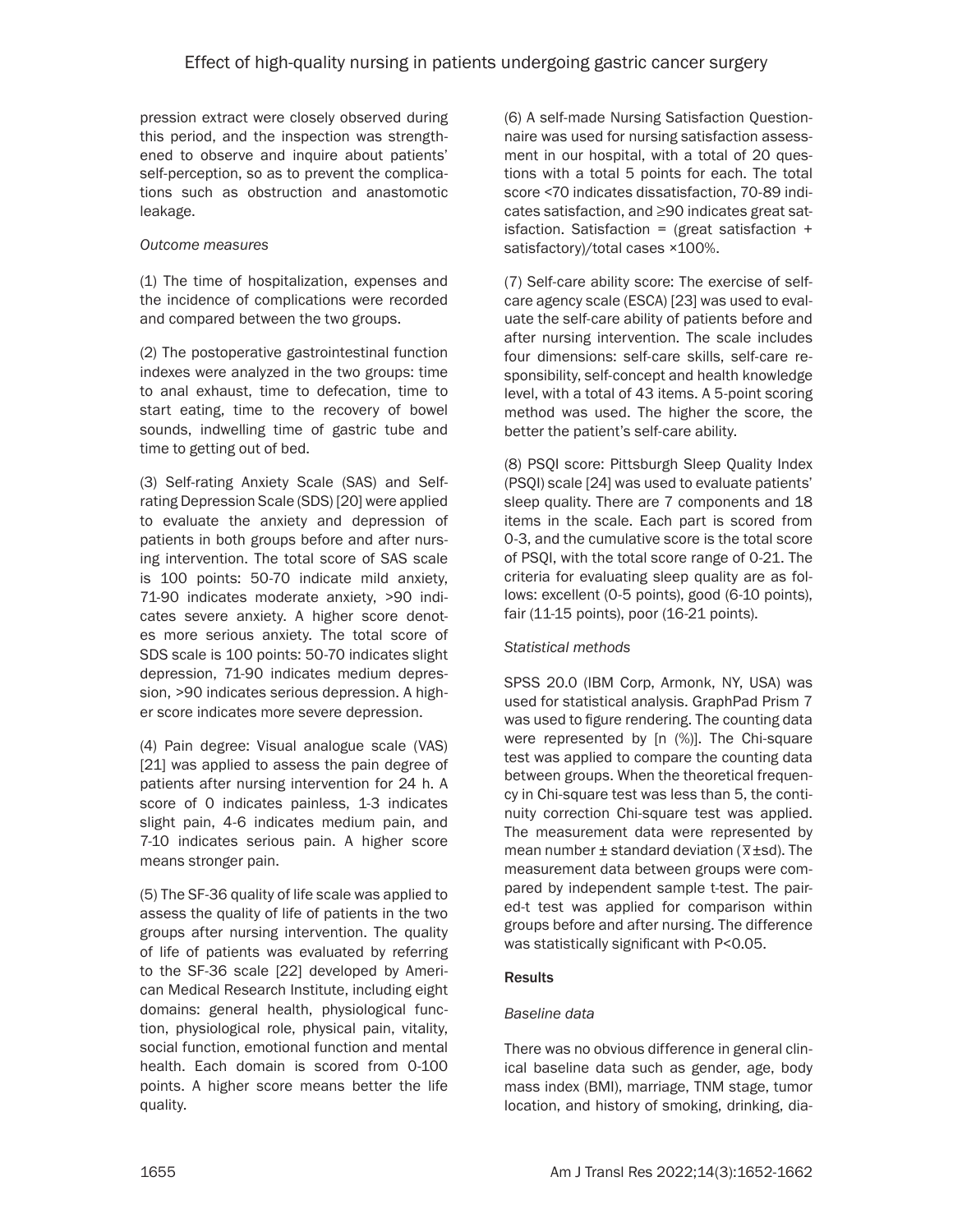| Classification              | RG (n=86)  | $CG (n=78)$ | $t/x^2$ value | P value |
|-----------------------------|------------|-------------|---------------|---------|
| Gender                      |            |             | 0.010         | 0.917   |
| Male                        | 60 (69.77) | 55 (70.51)  |               |         |
| Female                      | 26 (30.23) | 23 (29.49)  |               |         |
| Age (years old)             | 58.03±3.88 | 58.14±3.62  | 0.187         | 0.851   |
| BMI ( $kg/m2$ )             | 23.67±2.68 | 24.02±2.94  | 0.797         | 0.426   |
| <b>Marital status</b>       |            |             | 0.002         | 0.963   |
| Unmarried                   | 19 (22.09) | 17 (21.79)  |               |         |
| Married                     | 67 (77.91) | 61 (78.21)  |               |         |
| <b>TNM</b> staging          |            |             | 0.364         | 0.947   |
| $\mathbf{I}$                | 30 (34.88) | 29 (37.18)  |               |         |
| $\mathbf{H}$                | 32 (37.21) | 30 (38.46)  |               |         |
| $\mathbf{III}$              | 18 (20.93) | 15 (19.23)  |               |         |
| IV                          | 6(6.98)    | 4(5.13)     |               |         |
| <b>Tumor location</b>       |            |             | 0.135         | 0.934   |
| Gastric fundus and cardia   | 14 (16.28) | 13 (16.67)  |               |         |
| Gastric body                | 31 (36.05) | 26 (33.33)  |               |         |
| Gastric antrum and pylorus  | 41 (47.67) | 39 (50.00)  |               |         |
| Smoking history             |            |             | 0.077         | 0.780   |
| Yes                         | 28 (32.56) | 27 (34.62)  |               |         |
| <b>No</b>                   | 58 (67.44) | 51 (65.38)  |               |         |
| Drinking history            |            |             | 0.005         | 0.940   |
| Yes                         | 26 (30.23) | 24 (30.77)  |               |         |
| <b>No</b>                   | 60 (69.77) | 54 (69.23)  |               |         |
| Diabetes history            |            |             | 0.535         | 0.464   |
| Yes                         | 21(24.42)  | 23 (29.49)  |               |         |
| No                          | 65 (75.58) | 55 (70.51)  |               |         |
| <b>Hypertension history</b> |            |             | 0.085         | 0.770   |
| Yes                         | 29 (33.72) | 28 (35.90)  |               |         |
| <b>No</b>                   | 57 (66.28) | 50 (64.10)  |               |         |

Table 1. Comparison of baseline data between two groups [n (%)] (*\_ x*±sd)

Table 2. Comparison of hospitalization time and expenses between the two groups ( $\bar{x}$ ±sd)

| Grouping    | Hospitalization | Hospitalization expenses |  |  |
|-------------|-----------------|--------------------------|--|--|
|             | time(d)         | (ten thousand yuan)      |  |  |
| RG (n=86)   | $9.85 + 3.83$   | $1.24 \pm 0.34$          |  |  |
| $CG (n=78)$ | 12.92±4.08      | $2.46 \pm 0.54$          |  |  |
|             | 4.970           | 17.480                   |  |  |
|             | < 0.001         | < 0.001                  |  |  |

betes and hypertension between the two groups (P>0.05) (Table 1).

*Comparison of hospitalization time and expenses between the two groups*

The hospitalization time was obviously shorter and expenses were significantly lower in the

patients of RG than those in CG (P<0.05) (Table 2).

*Comparison of postoperative complication rates between two groups*

The incidence of postoperative complications was 5.81% in the RG and 24.35% in the CG. The rate in the RG was obviously lower than the CG (P<0.05) (Table 3).

*Comparison of postoperative gastrointestinal function indexes between two groups*

The gastrointestinal function indexes (time to anal exhaust, time to defecation, time to start eating, time to recovery of bowel sounds, indwelling time of gastric tube and time to get out of bed) of patients in the RG were obviously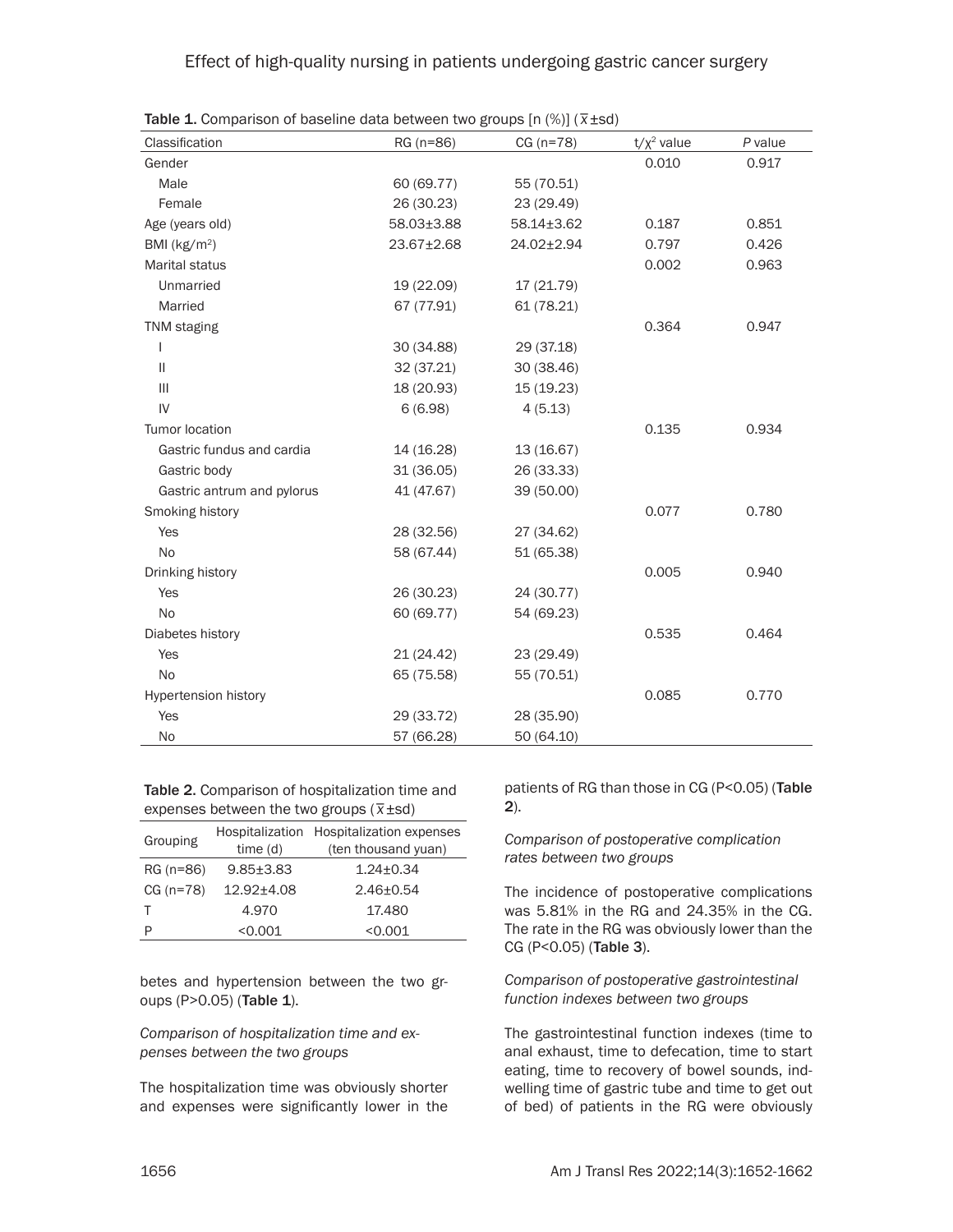## Effect of high-quality nursing in patients undergoing gastric cancer surgery

| Grouping    | Pulmonary<br>infection | Wound infection          | Anastomotic<br>leakage   | Pressure sore | Gastrointestinal<br>dysfunction | Overall incidence |
|-------------|------------------------|--------------------------|--------------------------|---------------|---------------------------------|-------------------|
| $CG (n=78)$ | 4(5.12)                | 5(6.41)                  | 3(3.85)                  | 3(3.85)       | 4(5.12)                         | 19 (24.35)        |
| RG (n=86)   | 1(1.16)                | 1(1.16)                  | 1(1.16)                  | 0(0.00)       | 2(2.33)                         | 5(5.81)           |
| $\chi^2$    | ۰                      |                          | $\sim$                   | ۰             | ۰                               | 11.260            |
| D           |                        | $\overline{\phantom{a}}$ | $\overline{\phantom{a}}$ | ۰             | ۰                               | < 0.001           |

Table 3. Comparison of complication rate between the two groups [n (%)]

Table 4. Comparison of postoperative gastrointestinal function indexes between the two groups *\_* ( *x*±sd, d)

| Grouping    | Time to anus    | Time to       | Time to start   | Recovery time of | Indwelling time of | Time to get   |
|-------------|-----------------|---------------|-----------------|------------------|--------------------|---------------|
|             | exhaust         | defecation    | eating          | bowel sounds     | gastric tube       | out of bed    |
| $CG (n=78)$ | $2.97 \pm 0.65$ | $5.68 + 1.21$ | $3.65 \pm 0.68$ | $1.96 + 0.35$    | $5.68 + 1.04$      | $7.94 + 1.86$ |
| RG (n=86)   | $1.68 + 0.54$   | $3.31 + 1.15$ | $2.02 + 0.42$   | $1.21 + 0.30$    | $3.21 + 0.54$      | $5.12 + 1.12$ |
| t           | 13.870          | 12.860        | 18.650          | 14.770           | 19.340             | 11.890        |
| P           | < 0.001         | < 0.001       | < 0.001         | < 0.001          | < 0.001            | < 0.001       |



Figure 1. Comparison of SAS and SDS scores between the two groups. A. After nursing intervention, the SAS scores of patients decreased in the two groups, and patients in the RG had significantly lower scores than those in the CG. B. After nursing intervention, the SDS scores of patients decreased in the two groups, and scores in the RG were significantly lower than those in the CG. Note: \*\*\*P<0.001.



Figure 2. Comparison of VAS scores between the two groups after operation. The VAS scores of patients in the RG were significantly lower than those in the CG 24 hours after operation. Note: \*\*\*P<0.001.

better than those in the CG (P<0.05) (Table 4).

*Comparison of SAS and SDS scores between two groups*

Before nursing intervention, there was no obvious difference in SAS and SDS scores between two groups (P>0.05). After that, the scores of SAS and SDS decreased in the two groups, and the patients in

the RG had obviously lower scores than those in the CG (P<0.001) (Figure 1).

*Comparison of VAS scores between two groups after operation*

The VAS scores of patients in the RG were obviously lower than those in the CG at 24 hours after operation (P<0.001) (Figure 2).

*Comparison of quality of life (QoL) between two groups*

The scores (general health, physiological function, physiological role, physical pain, vitality,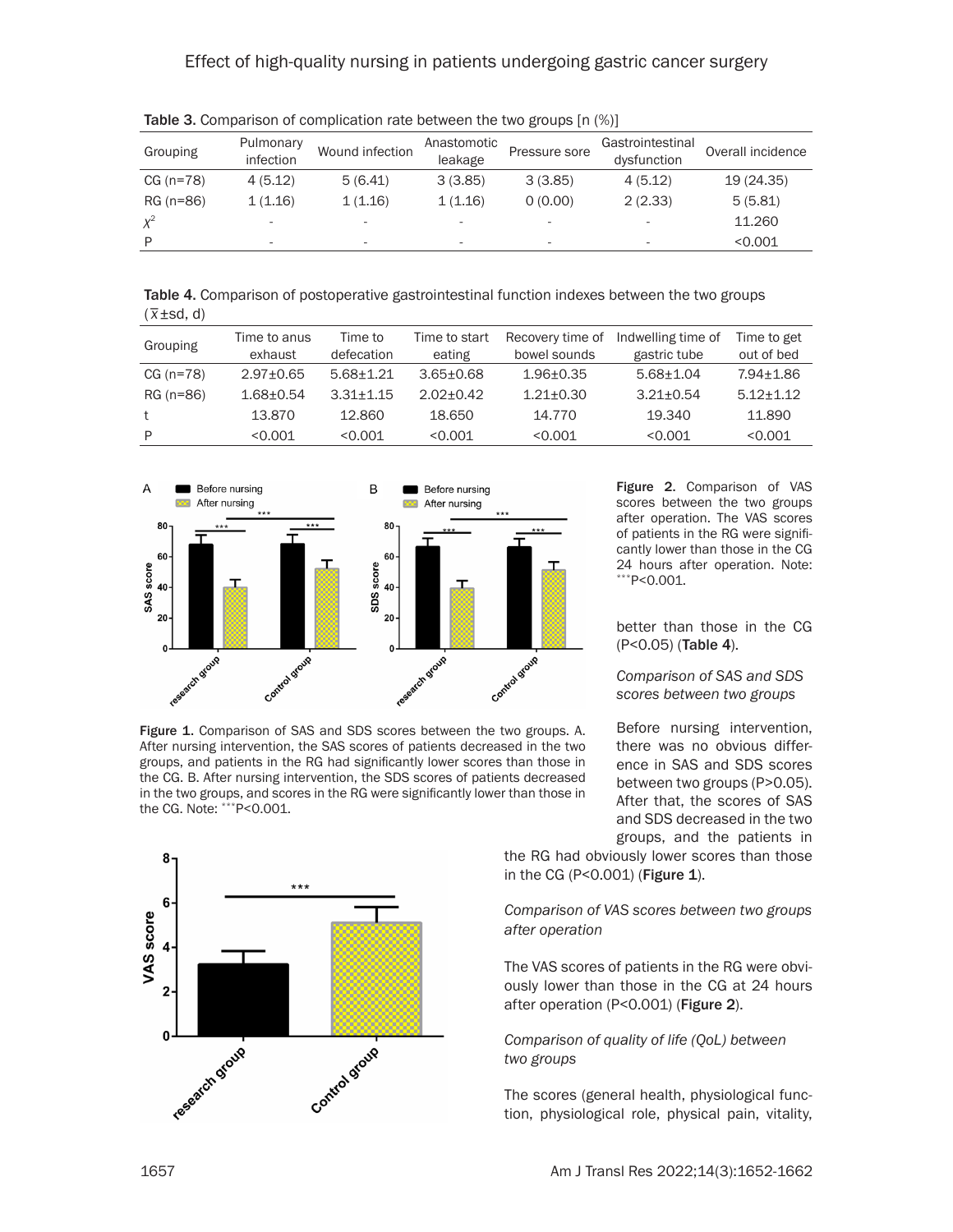

Figure 3. Comparison of quality of life between the two groups. A. The scores of general health in the RG were significantly higher than those in the CG. B. The scores of physiological function in the RG were significantly higher than those in the CG. C. The scores of physiological role in the RG were significantly higher than those in the CG. D. The scores of physical pain in the RG were significantly higher than those in the CG. E. The scores of vitality in the RG were significantly higher than those in the CG. F. The scores of social function in the RG were significantly higher than those in the CG. G. The scores of emotional function in the RG were significantly higher than those in the CG. H. The scores of mental health in the RG were significantly higher than those in the CG. Note: \*\*\*P<0.001.

| Table 5. Comparison of nursing satisfaction between the |
|---------------------------------------------------------|
| two groups after nursing intervention [n (%)]           |

| <b>Items</b>         |                       | RG (n=86) CG (n=78) $x^2$ value P value |       |       |
|----------------------|-----------------------|-----------------------------------------|-------|-------|
| Great satisfaction   | 62 (72.09) 35 (44.87) |                                         | -     |       |
| Satisfactory         | 20 (23.26) 28 (35.90) |                                         | ۰     | -     |
| <b>Dissatisfied</b>  | 4 (4.65)              | 15 (19.23)                              | ۰     |       |
| Nursing satisfaction | 82 (95.35)            | 63 (80.77)                              | 8.488 | 0.003 |

social function, emotional function and mental health) of QoL in the RG were significantly higher than those in the CG (P<0.001) (Figure 3).

## *Comparison of nursing satisfaction between the two groups after nursing intervention*

After nursing intervention, the nursing satisfaction in the RG was 95.35%, while that in the CG was 80.77%. The nursing satisfaction of patients in the RG was dramatically higher than that in the CG ( $P < 0.05$ ) (Table 5).

## *Comparison of ESCA score between the two groups*

Before nursing intervention, there was no significant difference in the scores of self-care skills, self-care responsibility, self-concept and health knowledge level and the total scores of self-care ability between the two groups. After that, the scores of four dimensions and total scores of self-care ability were dramatically higher than those before intervention, and the scores of RG were obviously higher than those of CG (Figure 4).

#### *Comparison of sleep quality scores between the two groups*

Before nursing intervention, there was no obvious difference in PSQI scores between the two groups (P>0.05). After that, the scores decreased in the two groups, and the patients in RG were significantly lower than those in CG (P<0.001) (Figure 5).

## **Discussion**

GC is a common malignancy of digestive system. With the changes of living environment and people's lifestyle, the incidence of GC is increasing annually; it tends to affect a younger population, which seriously affects patients' physical and mental health and creates an economic burden [25, 26]. Surgical resection is the first choice to treat GC. However, patients are easily affected by many factors during the perioperative period, and they are prone to severe complications such as pain and gastrointestinal dysfunction after operation. Hence, the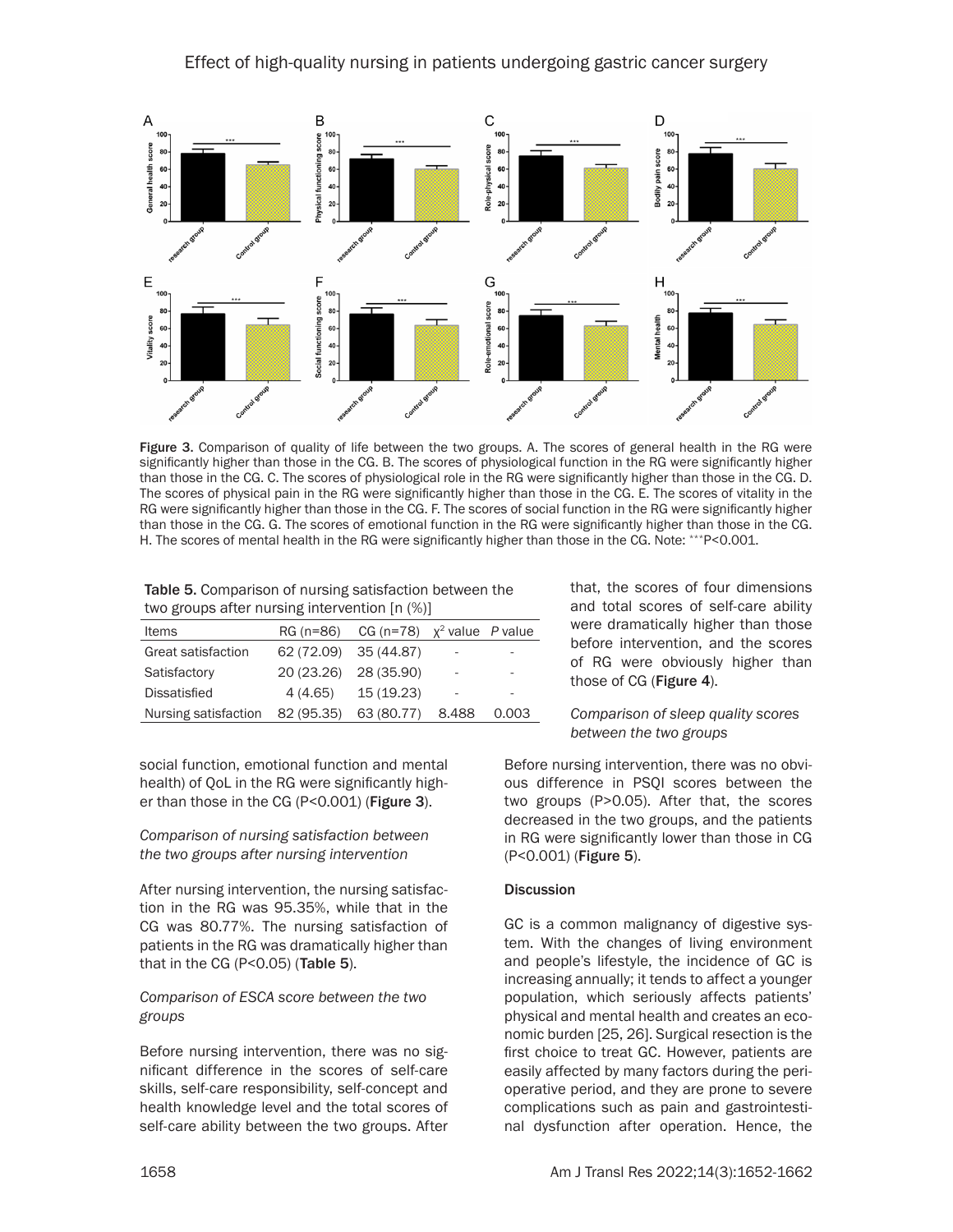

Figure 4. Comparison of ESCA score between the two groups. A. Before nursing intervention, there was no significant difference in the scores of self-care skill between the two groups. After nursing intervention, the scores in both groups increased significantly, and the RG was significantly higher than the CG. B. Before nursing intervention, there was no significant difference in the scores of self-care responsibility between the two groups. After nursing intervention, the scores in both groups increased significantly, and the RG was significantly higher than the CG. C. Before nursing intervention, there was no significant difference in the scores of self-concept between the two groups. After nursing intervention, the scores in both groups increased significantly, and the RG was significantly higher than the CG. D. Before nursing intervention, there was no significant difference in the scores of health knowledge level between the two groups. After nursing intervention, the scores in both groups increased significantly, and the RG was significantly higher than the CG. E. Before nursing intervention, there was no significant difference in the total scores of self-care ability between the two groups. After nursing intervention, the scores in both groups increased significantly, and the RG was significantly higher than the CG. Note: \*\*\*P<0.001.

postoperative nursing of patients with GC has been a hot spot in clinical research [27, 28].

Cao XL et al. [29] has reported that high-level nursing intervention for patients with GC after operation can improve patients' negative psychological emotions and their QoL. Xie FL et al. [30] have also explained that the combination of nutrition and education intervention has a beneficial impact on the nutritional status and compliance of patients with GC undergoing chemotherapy after surgery. The nursing intervention mode after GC surgery has been continuously developed and improved. In this study, we conducted high-quality nursing intervention for patients undergoing GC surgery, and explored its influence on patients' psychological emotions, postoperative complications and gastrointestinal functions. The findings of this research showed that the hospitalization time, expenses and the incidence of postoperative complications of patients in the RG were lower than those in the CG, indicating that high-quality nursing can improve the treatment effect, reduce the economic burden of patients in the hospital and relieve the development of postoperative adverse events. Wang LH et al. [31] have proved that the enhanced postoperative nursing intervention could obviously shorten the hospitalization time and expenses, accelerate the recovery of gastrointestinal function, and improve the postoperative nutritional status and QoL for patients undergoing GC surgery, which is similar to the results of this research. In this research, we observed the gastrointestinal function of patients in both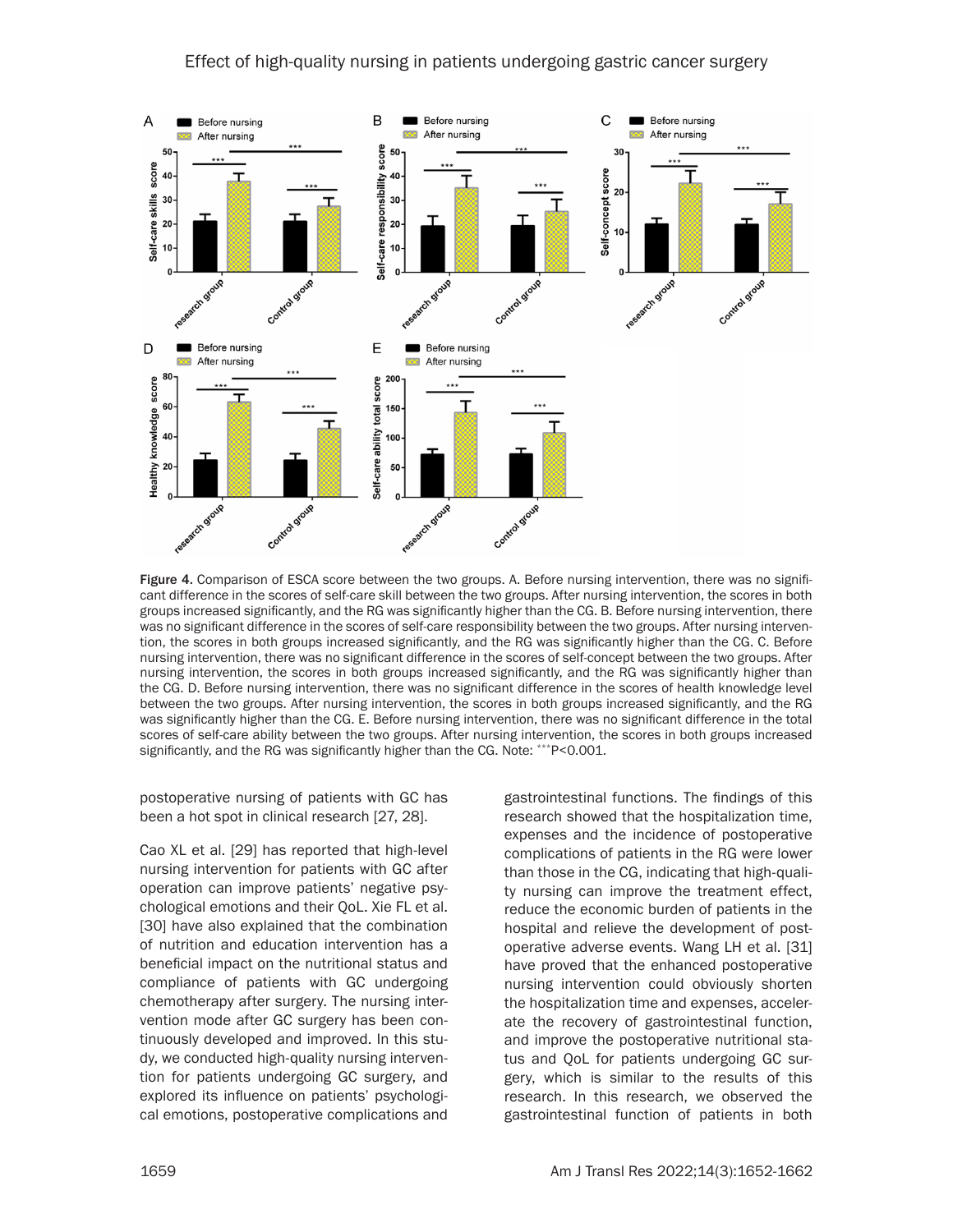

Figure 5. Comparison of PSQI scores between the two groups. After nursing intervention, the PSQI scores of patients decreased in the two groups, and patients in RG were significantly lower than those in CG. Note: \*\*\*P<0.001.

groups, and found that the time to anal exhaust and defecation, time to start eating, recovery time of bowel sounds, indwelling time of gastric tube and time to getting out of bed in the RG were all shorter than those in the CG, indicating that high-quality nursing can facilitate the recovery of gastrointestinal function and illness after operation, which was similar to the research results of Wang LH [31]. The SAS, SDS and PSQI scores were used to evaluate patients' negative emotions (anxiety, depression) and sleep quality, respectively. In this study, we evaluated patients in the two groups before and after operation. The results revealed that the SAS, SDS and PSQI scores of patients in the RG were lower than those in the CG after operation, indicating that high-quality nursing can improve the negative psychological emotions and ameliorate sleep disorder and sleep quality of patients in GC after operation, which was similar to the research results of Cao XL [29]. Clel and JFG et al. [32] have told that the intervention of high-quality nursing for patients with heart failure can reduce cardiovascular mortality, lessen the development of cardiovascular adverse events and ameliorate the quality of life. Gaffney CJ et al. [33] have discussed that high-quality nursing intervention for patients undergoing lower limb joint replacement can reduce postoperative pain, help patients to adjust their emotions and recover their func-

tions, and improve their negative emotions of anxiety and depression, which is similar to the results of our research. In this study, we also evaluated the VAS scores of patients in the two groups after operation for 24 h. The results revealed that the VAS scores of patients in the RG were obviously lower than those in the CG, indicating that high-quality nursing can reduce the pain caused by surgery, which is similar to the research results of Gaffney CJ [33]. Finally, we evaluated the life quality, self-care ability and nursing satisfaction of patients in both groups. The results revealed that the quality of life score, ESCA score and nursing satisfaction of patients in the RG were obviously higher than those in the CG, indicating that high-quality nursing can ameliorate the quality of life, self-care ability and nursing satisfaction of patients, which also showed that high-quality nursing was more easily accepted by patients from another aspect. The quality of life is the best index to reflect the living conditions of cancer patients. Cheng QM et al. [34] have reported that the life quality and survival rate of patients with lung carcinoma can be significantly improved by psychological intervention and other high-quality nursing measures. In this study, the high-quality nursing was used to popularize health knowledge, psychological intervention and postoperative complications care measures for patients, so as to carry out the best nursing intervention and postoperative rehabilitation for patients from various aspects. Compared with conventional nursing, it improved the QoL and nursing satisfaction of patients, which was similar to the research results of Cheng QM [34]. According to our research results, high-quality nursing intervention can reduce the negative emotion, postoperative complications and help the recovery of gastrointestinal function of patients undergoing gastric cancer surgery. We inferred that the reasons were as follows: The comfortable and intimate environment lowered the stress of patients, and effective psychological intervention reduced the negative emotions and helped patients have exercise as soon as possible, which reduced the occurrence of adverse reactions.

Although this study has revealed that high-quality nursing can bring more benefits to patients undergoing GC surgery, there is still room for improvement in this study. For example, we can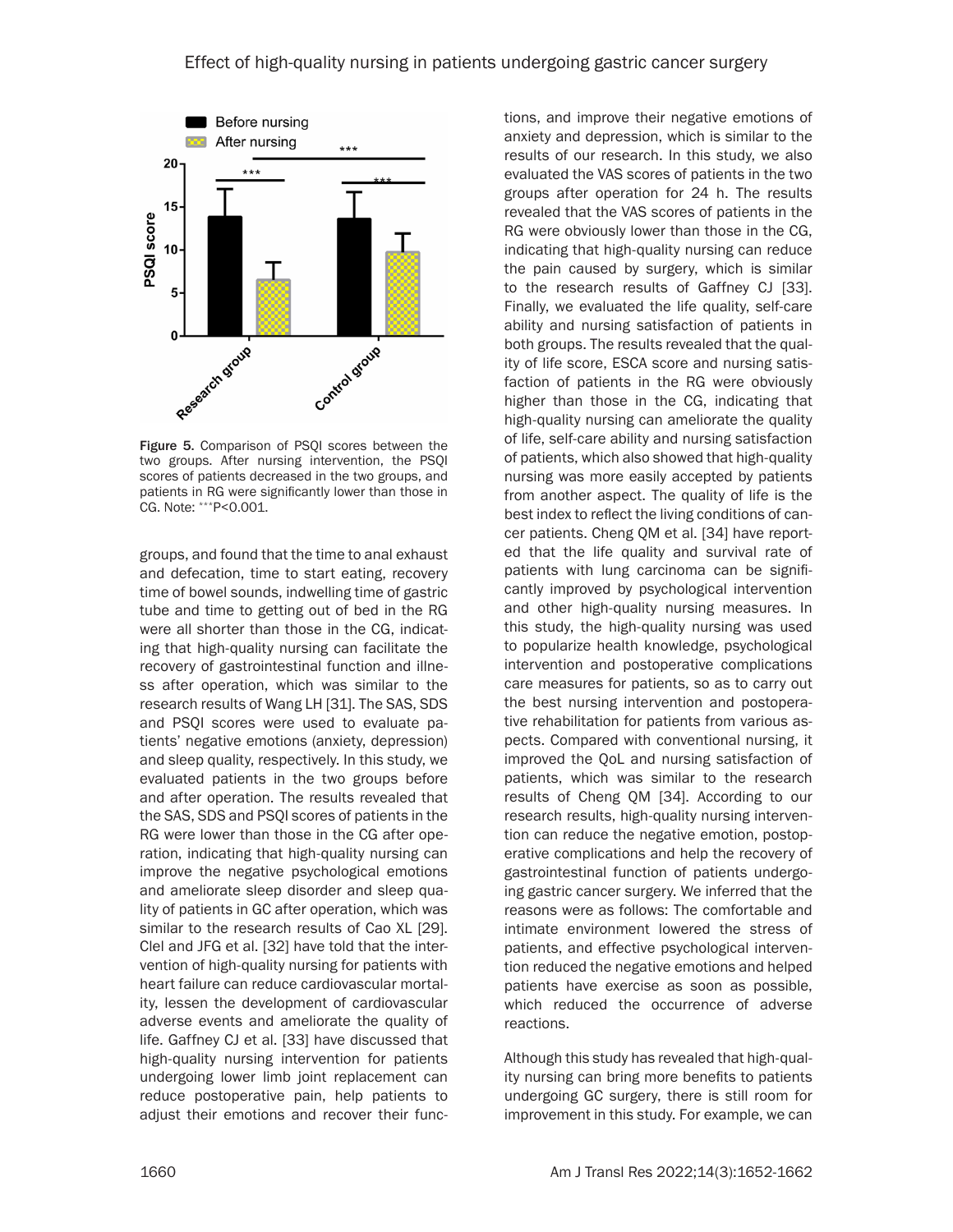further evaluate the treatment compliance of patients undergoing GC surgery, and analyze the risk factors affecting their poor prognosis, so as to improve the efficacy of patients. In the future, we will gradually supplement and study from the above perspective.

To sum up, high-quality nursing intervention can shorten the hospitalization time, reduce the expenses and postoperative complications, promote the recovery of gastrointestinal function, improve the negative emotions of anxiety and depression, enhance self-care ability, reduce postoperative pain, and ameliorate quality of life, sleep quality and nursing satisfaction for patients undergoing GC surgery.

## Disclosure of conflict of interest

None.

Address correspondence to: Ya Li, Department of Gastroenterology, First Affiliated Hospital of Zhengzhou University, Jianshe East Road, Erqi District, Zhengzhou 450052, Henan Province, China. Tel: +86-0371-66862081; E-mail: liya0305@126.com

#### References

- [1] Smyth EC, Nilsson M, Grabsch HI, van Grieken NC and Lordick F. Gastric cancer. Lancet 2020; 396: 635-648.
- [2] Liu H, Xu J, Yao Q, Zhang Z, Guo Q and Lin J. Rab7 is associated with poor prognosis of gastric cancer and promotes proliferation, invasion, and migration of gastric cancer cells. Med Sci Monit 2020; 26: e922217.
- [3] Sitarz R, Skierucha M, Mielko J, Offerhaus GJA, Maciejewski R and Polkowski WP. Gastric cancer: epidemiology, prevention, classification, and treatment. Cancer Manag Res 2018; 10: 239-248.
- [4] Yoon H and Kim N. Diagnosis and management of high risk group for gastric cancer. Gut Liver 2015; 9: 5-17.
- [5] Wu D, Zhang P, Ma J, Xu J, Yang L, Xu W, Que H, Chen M and Xu H. Serum biomarker panels for the diagnosis of gastric cancer. Cancer Med 2019; 8: 1576-1583.
- [6] Liang P and Hu X. Strategies of diagnosis and treatment for peritoneal metastasis of gastric cancer. Zhonghua Wei Chang Wai Ke Za Zhi 2017; 20: 500-503.
- [7] Hamashima C. Current issues and future perspectives of gastric cancer screening. World J Gastroenterol 2014; 20: 13767-13774.
- [8] Toneto MG and Viola L. Current status of the multidisciplinary treatment of gastric adenocarcinoma. Arq Bras Cir Dig 2018; 31: e1373.
- [9] Izuishi K and Mori H. Recent strategies for treating stage IV gastric cancer: roles of palliative gastrectomy, chemotherapy, and radiotherapy. J Gastrointestin Liver Dis 2016; 25: 87-94.
- [10] Murakami Y, Saito H, Kono Y, Shishido Y, Kuroda H, Matsunaga T, Fukumoto Y, Osaki T, Ashida K and Fujiwara Y. Combined analysis of the preoperative and postoperative prognostic nutritional index offers a precise predictor of the prognosis of patients with gastric cancer. Surg Today 2018; 48: 395-403.
- [11] Kundes MF, Kement M, Yegen F, Alkan M, Kaya S and Kaptanoglu L. Effects of clinical factors on quality of life following curative gastrectomy for gastric cancer. Niger J Clin Pract 2019; 22: 661-668.
- [12] Rytterstrom P, Unosson M and Arman M. The significance of routines in nursing practice. J Clin Nurs 2011; 20: 3513-3522.
- [13] Park SC and Kim YK. An integrated bio-psychosocial approach to psychiatric disorders. Adv Exp Med Biol 2019; 1192: 331-340.
- [14] Leng G and Partridge G. Achieving high-quality care: a view from NICE. Heart 2018; 104: 10- 15.
- [15] Symon A, McFadden A, White M, Fraser K and Cummins A. Using a quality care framework to evaluate user and provider experiences of maternity care: a comparative study. Midwifery 2019; 73: 17-25.
- [16] Corkin D and Kenny J. Quality patient care: challenges and opportunities. Nurs Manag (Harrow) 2017; 24: 32-36.
- [17] Kao YH and Chiang JK. Effect of hospice care on quality indicators of end-of-life care among patients with liver cancer: a national longitudinal population-based study in Taiwan 2000- 2011. BMC Palliat Care 2015; 14: 39.
- [18] Cotruta B, Gheorghe C, Iacob R, Dumbrava M, Radu C, Bancila I and Becheanu G. The orientation of gastric biopsy samples improves the inter-observer agreement of the OLGA staging system. J Gastrointestin Liver Dis 2017; 26: 351-356.
- [19] Doyle DJ and Garmon E. American Society of Anesthesiologists Classification (ASA Class). 2017.
- [20] Dunstan DA, Scott N and Todd AK. Screening for anxiety and depression: reassessing the utility of the Zung scales. BMC Psychiatry 2017; 17: 329.
- [21] Sung YT and Wu JS. The visual analogue scale for rating, ranking and paired-comparison (VAS-RRP): a new technique for psychological measurement. Behav Res Methods 2018; 50: 1694-1715.
- [22] Lins L and Carvalho FM. SF-36 total score as a single measure of health-related quality of life: